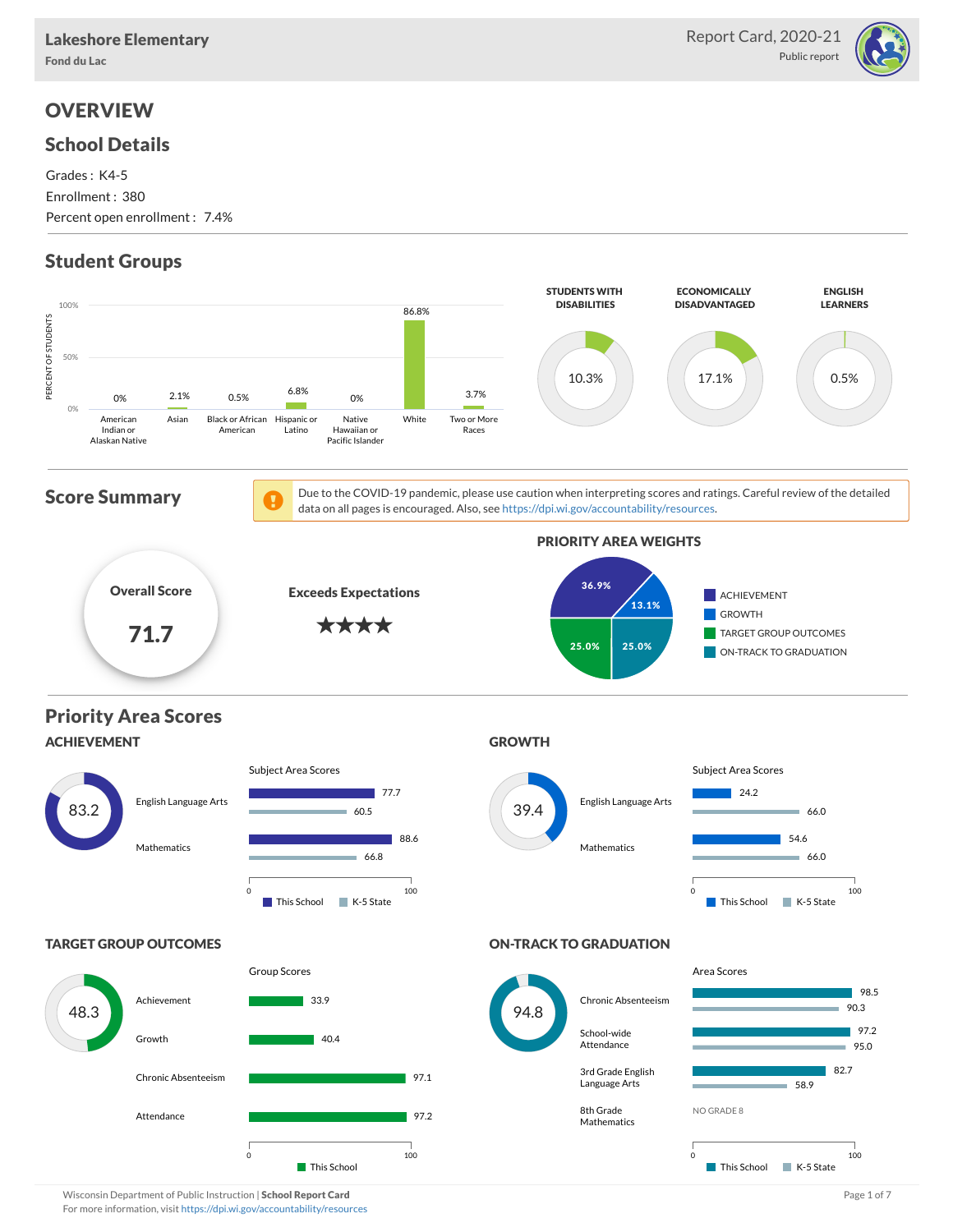

## ACHIEVEMENT

This priority area summarizes how this school's students performed on state assessments using a points-based proficiency system that gives partial credit for Basic test performance and extra credit for Advanced performance. The score is a multi-year average of English language arts and mathematics subscores.

### Priority Area Score



## Student Group Achievement, 2020-21 (for information only)

Group size is given in parentheses. Groups with fewer than 20 students are not displayed.

#### ENGLISH LANGUAGE ARTS



### Performance Levels by Year

These graphs show school-wide percentages and group sizes of students performing at each level.

#### ENGLISH LANGUAGE ARTS



### **MATHEMATICS**

**MATHEMATICS** 



Wisconsin Department of Public Instruction | School Report Card Page 2 of 7 and 2008 and 2009 and 2 of 7 and 2 of 7

For more information, visit <https://dpi.wi.gov/accountability/resources>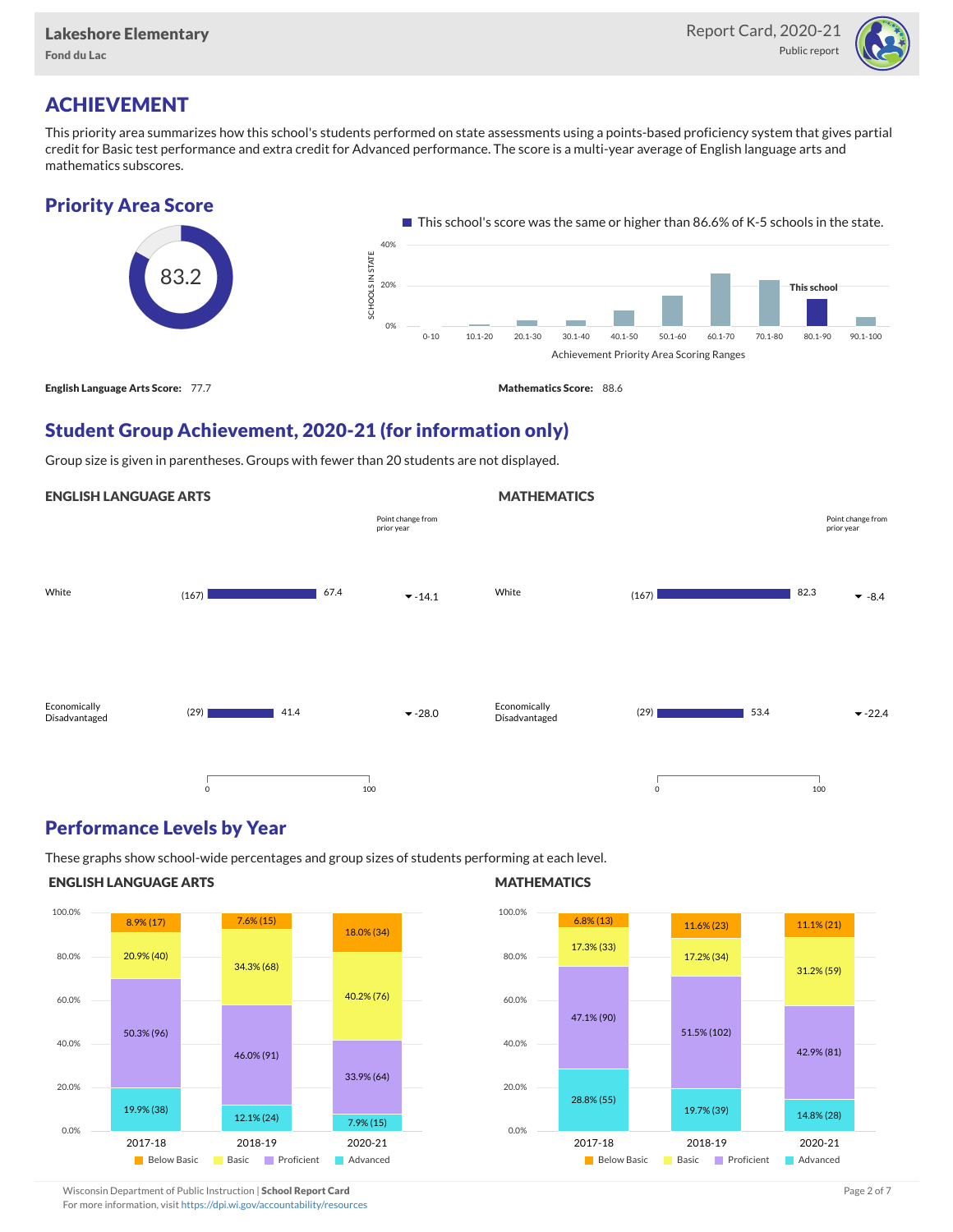

# ACHIEVEMENT - ADDITIONAL INFORMATION

The data on this page is for information only.

# Test Participation Rates, 2020-21

| <b>ENGLISH LANGUAGE ARTS</b> |                             | <b>MATHEMATICS</b> |                                   |  |  |  |  |  |
|------------------------------|-----------------------------|--------------------|-----------------------------------|--|--|--|--|--|
| All students                 | Lowest-participating group: | All students       | Lowest-participating group:       |  |  |  |  |  |
|                              | Economically Disadvantaged  |                    | <b>Economically Disadvantaged</b> |  |  |  |  |  |
| 97.4%                        | 93.5%                       | 97.4%              | 93.5%                             |  |  |  |  |  |

## Student Group Performance Levels by Year

Groups with any full academic year students in tested grades are shown.

### ENGLISH LANGUAGE ARTS

|                                   | 2017-18          |                      |            |         |                    | 2018-19          |           |            |           | 2020-21        |                  |           |            |                      |                    |
|-----------------------------------|------------------|----------------------|------------|---------|--------------------|------------------|-----------|------------|-----------|----------------|------------------|-----------|------------|----------------------|--------------------|
|                                   | Total#<br>Tested | Advanced             | Proficient | Basic   | <b>Below Basic</b> | Tested<br>Total# | Advanced  | Proficient | Basic     | Below<br>Basic | Tested<br>Total# | Advanced  | Proficient | Basic                | <b>Below Basic</b> |
| All Students: K-5 State           | 192,784          | 7.3%                 | 35.1%      | 34.5%   | 23.2%              | 189,032          | 6.7%      | 33.7%      | 34.8%     | 24.8%          | 158,545          | 5.8%      | 31.3%      | 35.0%                | 27.9%              |
| <b>All Students</b>               | 191              | 19.9%                | 50.3%      | 20.9%   | 8.9%               | 198              | 12.1%     | 46.0%      | 34.3%     | 7.6%           | 189              | 7.9%      | 33.9%      | 40.2%                | 18.0%              |
| American Indian or Alaskan Native | $\angle 20$      | $\star$              | $\star$    | ٠       | $\star$            | $\Omega$         | <b>NA</b> | <b>NA</b>  | <b>NA</b> | <b>NA</b>      | $\Omega$         | <b>NA</b> | <b>NA</b>  | <b>NA</b>            | <b>NA</b>          |
| Asian                             | $\sim 20$        | $\star$              | $\star$    | ٠       | $\star$            | $\sim 20$        | $\star$   | $\star$    | $\star$   | $\star$        | $\sim 20$        | $\star$   | $\star$    | $\ddot{}$            |                    |
| <b>Black or African American</b>  | $\sim 20$        |                      | $\star$    |         | $\star$            | $\sim 20$        | $\star$   | $\star$    |           | $\star$        | $\sim 20$        | $\star$   | $\star$    |                      |                    |
| Hispanic or Latino                | $\angle 20$      | $\ddot{\phantom{1}}$ | $\star$    | ٠       | $\star$            | $\angle 20$      | $\star$   | $\star$    | $\ddot{}$ | $\star$        | $\angle 20$      | $\star$   | $\star$    | $\ddot{\phantom{1}}$ |                    |
| White                             | 170              | 21.8%                | 48.8%      | 21.2%   | 8.2%               | 178              | 12.9%     | 44.9%      | 34.3%     | 7.9%           | 167              | 7.8%      | 35.3%      | 40.7%                | 16.2%              |
| Two or More Races                 | $\sim 20$        |                      | $\star$    | $\star$ | $\star$            | $\sim 20$        | $\star$   | $\star$    | $\star$   | $\star$        | $\sim 20$        | $\star$   | $\star$    |                      |                    |
| <b>Economically Disadvantaged</b> | 29               | 3.4%                 | 44.8%      | 27.6%   | 24.1%              | 31               | 0.0%      | 51.6%      | 35.5%     | 12.9%          | 29               | 6.9%      | 13.8%      | 34.5%                | 44.8%              |
| <b>English Learners</b>           | $\sim 20$        | $\star$              | $\star$    | $\star$ | $\star$            | $\angle 20$      | $\star$   | $\star$    | $\star$   | $\star$        | $\sim 20$        | $\star$   | $\star$    |                      |                    |
| <b>Students with Disabilities</b> | 22               | 13.6%                | 36.4%      | 22.7%   | 27.3%              | 22               | 13.6%     | 9.1%       | 50.0%     | 27.3%          | $\angle 20$      | $\star$   | $\star$    | $\star$              |                    |

### **MATHEMATICS**

|                                   |                  |           | 2017-18    |         |                |                  |           | 2018-19    |                      |                      |                  |           | 2020-21    |                          |                    |  |  |  |  |
|-----------------------------------|------------------|-----------|------------|---------|----------------|------------------|-----------|------------|----------------------|----------------------|------------------|-----------|------------|--------------------------|--------------------|--|--|--|--|
|                                   | Tested<br>Total# | Advanced  | Proficient | Basic   | Below<br>Basic | Tested<br>Total# | Advanced  | Proficient | Basic                | Below<br>Basic       | Tested<br>Total# | Advanced  | Proficient | Basic                    | <b>Below Basic</b> |  |  |  |  |
| All Students: K-5 State           | 193,134          | 11.3%     | 35.2%      | 32.5%   | 21.0%          | 189,328          | 12.0%     | 34.8%      | 32.0%                | 21.2%                | 158,380          | 10.1%     | 32.3%      | 32.1%                    | 25.6%              |  |  |  |  |
| <b>All Students</b>               | 191              | 28.8%     | 47.1%      | 17.3%   | 6.8%           | 198              | 19.7%     | 51.5%      | 17.2%                | 11.6%                | 189              | 14.8%     | 42.9%      | 31.2%                    | 11.1%              |  |  |  |  |
| American Indian or Alaskan Native | $\overline{20}$  | $\ddot{}$ | $\star$    | ٠       | $\star$        | $\Omega$         | <b>NA</b> | <b>NA</b>  | <b>NA</b>            | <b>NA</b>            | $\Omega$         | <b>NA</b> | <b>NA</b>  | <b>NA</b>                | <b>NA</b>          |  |  |  |  |
| Asian                             | $\sim 20$        | $\ddot{}$ | $\star$    | ٠       | $\star$        | $\angle 20$      | $\star$   | $\star$    | $\star$              | $\star$              | $\angle 20$      | $\star$   | $\star$    | $\overline{\phantom{a}}$ |                    |  |  |  |  |
| <b>Black or African American</b>  | $\sim 20$        | $\ddot{}$ | ٠          |         | $\star$        | $\angle 20$      | $\star$   | $\star$    | ٠                    | $\star$              | $\angle 20$      | $\star$   | ٠          |                          |                    |  |  |  |  |
| Hispanic or Latino                | $\angle 20$      |           | $\star$    | ٠       | $\star$        | $\angle 20$      | $\star$   | $\star$    | $\ddot{\phantom{1}}$ | $\ddot{\phantom{1}}$ | $\angle 20$      | $\star$   | $\star$    |                          |                    |  |  |  |  |
| White                             | 170              | 30.0%     | 48.2%      | 16.5%   | 5.3%           | 178              | 20.2%     | 51.7%      | 17.4%                | 10.7%                | 167              | 15.6%     | 43.1%      | 31.7%                    | 9.6%               |  |  |  |  |
| Two or More Races                 | $\sim 20$        | $\ddot{}$ | $\star$    | $\star$ | $\star$        | $\sim 20$        | $\star$   | $\star$    | $\ddot{}$            | $\star$              | $\sim 20$        | $\star$   | $\star$    |                          |                    |  |  |  |  |
| <b>Economically Disadvantaged</b> | 29               | 6.9%      | 41.4%      | 34.5%   | 17.2%          | 31               | 12.9%     | 45.2%      | 22.6%                | 19.4%                | 29               | 3.4%      | 34.5%      | 27.6%                    | 34.5%              |  |  |  |  |
| <b>English Learners</b>           | $\sim 20$        | $\star$   | $\star$    | $\star$ | $\star$        | $\sim 20$        | $\star$   | $\star$    | $\star$              | $\star$              | $\angle 20$      | $\star$   | $\star$    |                          |                    |  |  |  |  |
| <b>Students with Disabilities</b> | 22               | 13.6%     | 40.9%      | 13.6%   | 31.8%          | 22               | 9.1%      | 27.3%      | 13.6%                | 50.0%                | $\sim 20$        | $\star$   | $\star$    | $\ddot{\phantom{1}}$     |                    |  |  |  |  |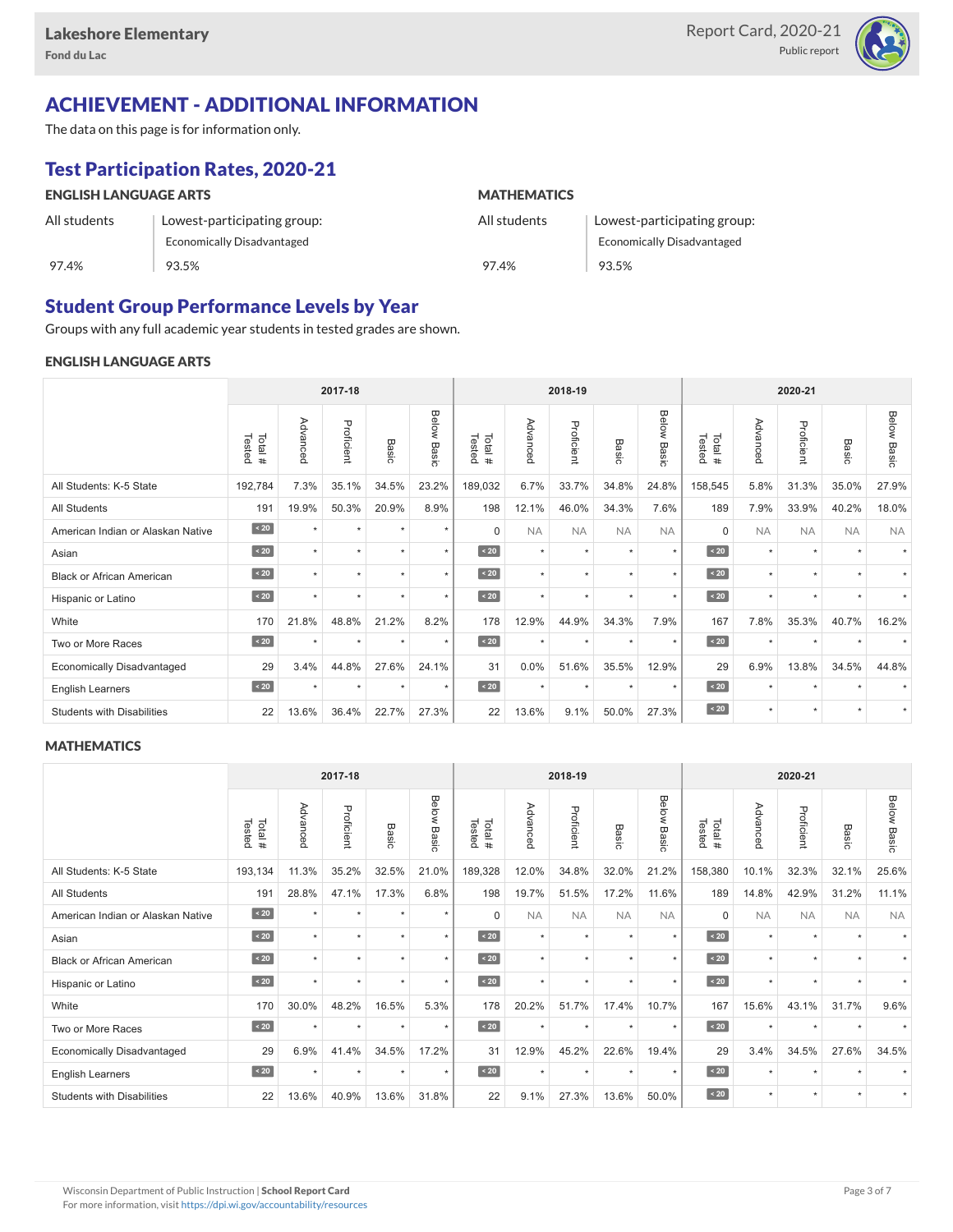

## **GROWTH**

This priority area measures year-to-year student progress on statewide tests. It uses a value-added model that seeks to control for circumstances beyond the influence of educators. A high value-added score means that on average students in the school are progressing more quickly than other, similar students. Growth is scored from 0 to 100 to match the other priority areas and is a conversion from the roughly 0 to 6 value-added score.



## Student Group Value-Added (for information only)

Value-added scores cover an approximately 0-6 range. Higher scores mean greater positive impact. A score of 3.0 is average. Group size is shown in parentheses. Groups with fewer than 20 students are not displayed. Shaded boxes indicate higher-than-average scores.

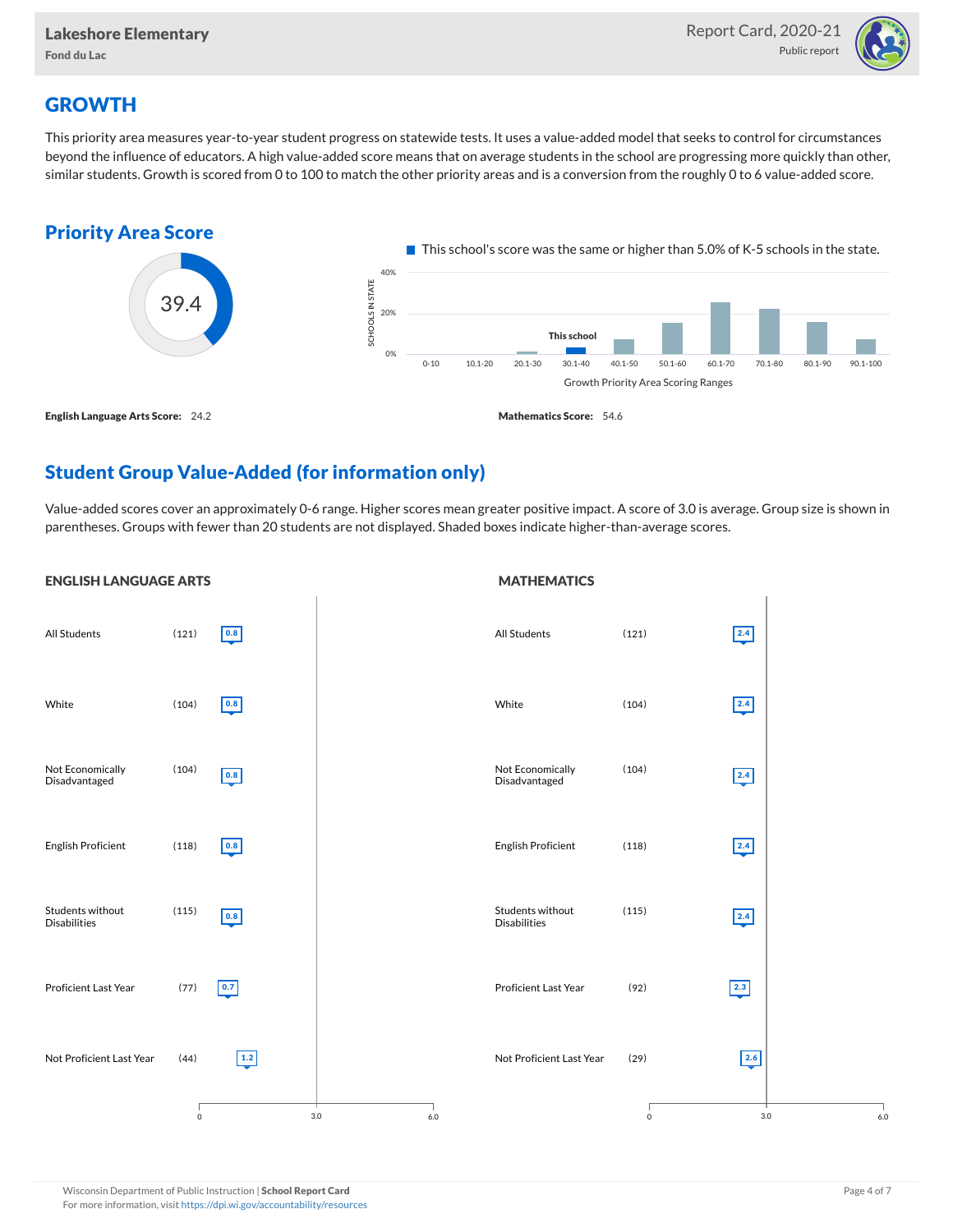

# TARGET GROUP OUTCOMES

This priority area examines outcomes for students with the lowest test scores — the Target Group. It is designed to promote equity by helping schools focus on learners who need the most support while also improving outcomes for all students. The priority area score combines component scores for achievement, growth, chronic absenteeism, and attendance or graduation rate. Data are not displayed when target groups have fewer than 20 students.



0 100

0 100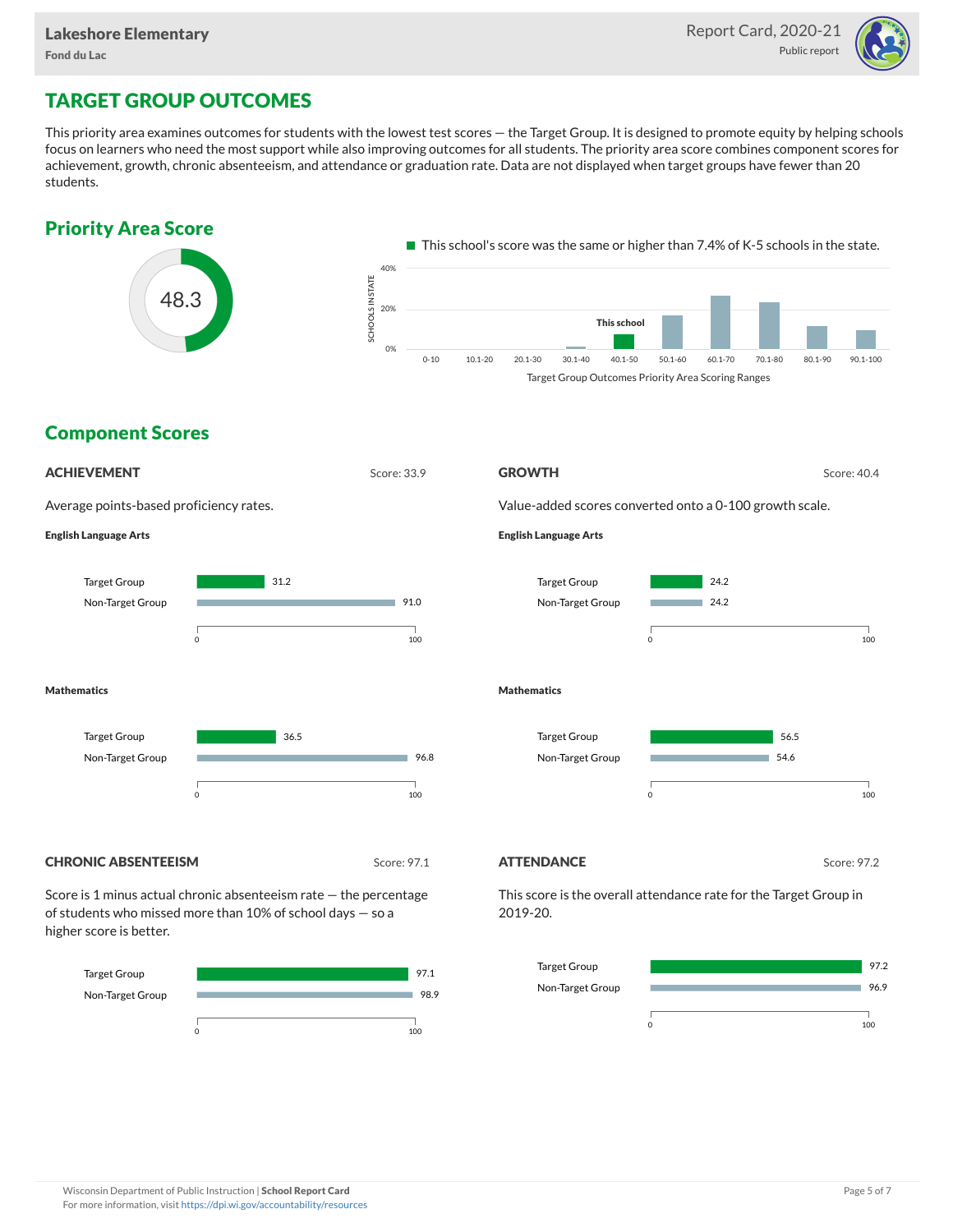

# ON-TRACK TO GRADUATION

This priority area indicates how successfully students are progressing toward completing their K-12 education. The score combines component scores for measures of student engagement and achievement.



## Component Scores



Score is 1 minus actual chronic absenteeism rate — the percentage of students who missed more than 10% of school days — so a higher score is better.



**SCHOOL-WIDE ATTENDANCE** Score: 97.2

This score is the overall attendance rate for the school in 2019-20.



**3RD GRADE ENGLISH LANGUAGE ARTS** Score: 82.7







Average points-based proficiency rates.

NO GRADE 8